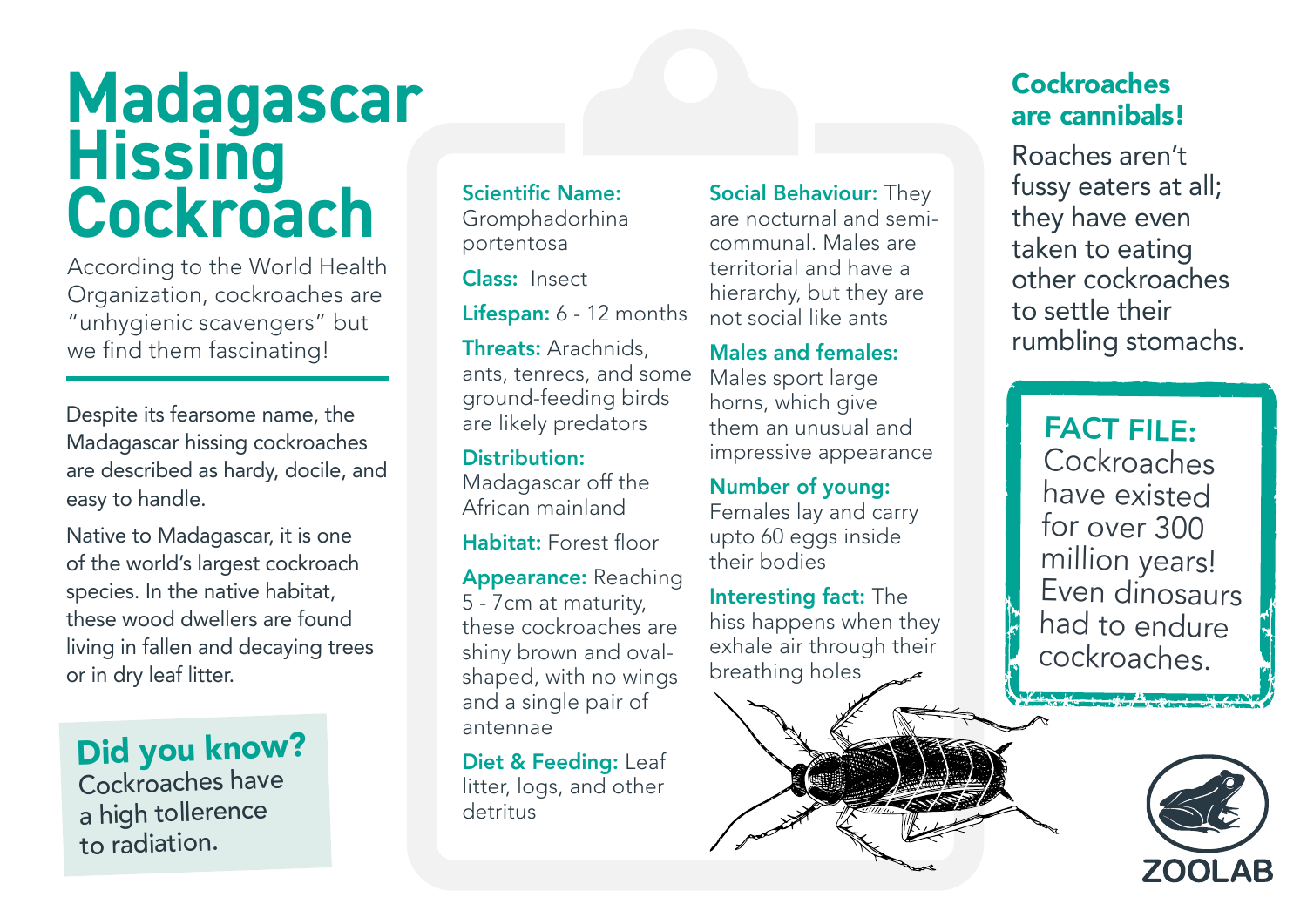# Activity Sheet!





**Carefully use scissors to cut out the tiles on the far left (get an adult to help with this). Place the tiles on the board to complete the picture Sudoku.**

**Every square has to contain picture.**

**Each row and column can only contain one of each tile with no repeats. Good Luck!**

tiny



**Circle five differences between the pictures.**